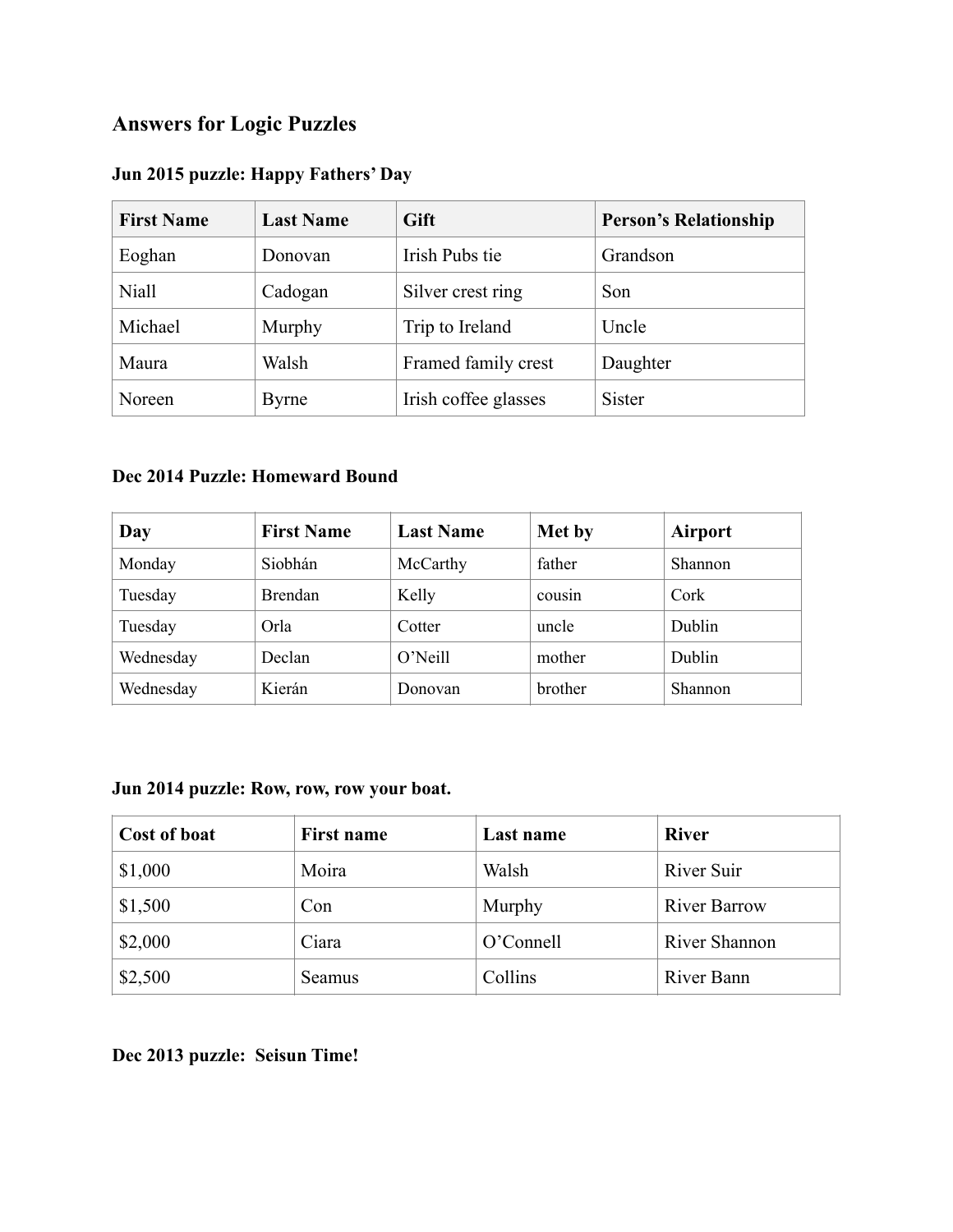| <b>Year born</b> | <b>Name</b>    | City of birth | <b>Musical instrument</b> |
|------------------|----------------|---------------|---------------------------|
| 1945             | Maeve          | Waterford     | Tin whistle               |
| 1950             | Declan         | Cork          | Bodhran                   |
| 1958             | <b>Brianne</b> | Dublin        | Fiddle                    |
| 1964             | Aidan          | Galway        | Uilleann pipes            |

### **Jun 2013 puzzle: The Gathering**

| <b>Arrival</b> | <b>Clan Name</b> | <b>Airline</b>         | <b>Attraction</b>     |
|----------------|------------------|------------------------|-----------------------|
| 06:10          | Ford             | <b>British Airways</b> | Walls of Derry        |
| 06:40          | Murray           | Aer Lingus             | Giant's Causeway      |
| 07:00          | Ryan             | <b>KLM</b>             | Newgrange             |
| 07:20          | Donovan          | Ryanair                | <b>Blarney Castle</b> |

## **Dec 2012 puzzle: College Daze:**

| <b>Year of Study</b> | <b>First Name</b> | <b>Essay Subject</b> | Club              |
|----------------------|-------------------|----------------------|-------------------|
| 1 <sup>st</sup> year | Aidan             | Joyce                | Philosophical     |
| $2nd$ year           | Liam              | Synge                | Historical        |
| $3rd$ year           | Anna              | Beckett              | Players           |
| 4 <sup>th</sup> year | Máirín            | Wilde                | <b>Trinity FM</b> |

## **June 2012 puzzle: A Matter of Choice**

| Pub          | <b>First Name</b> | <b>Crisps</b>      | Drink    |
|--------------|-------------------|--------------------|----------|
| $O'$ Leary's | Denis             | Salt & vinegar     | Murphy's |
| Dolan's      | Ciaran            | Cheese $&$ onion   | Guinness |
| O'Donaghue's | Eoin              | Barbeque           | Kilkenny |
| O'Malleys    | Ryan              | Sour cream & onion | Bulmer's |